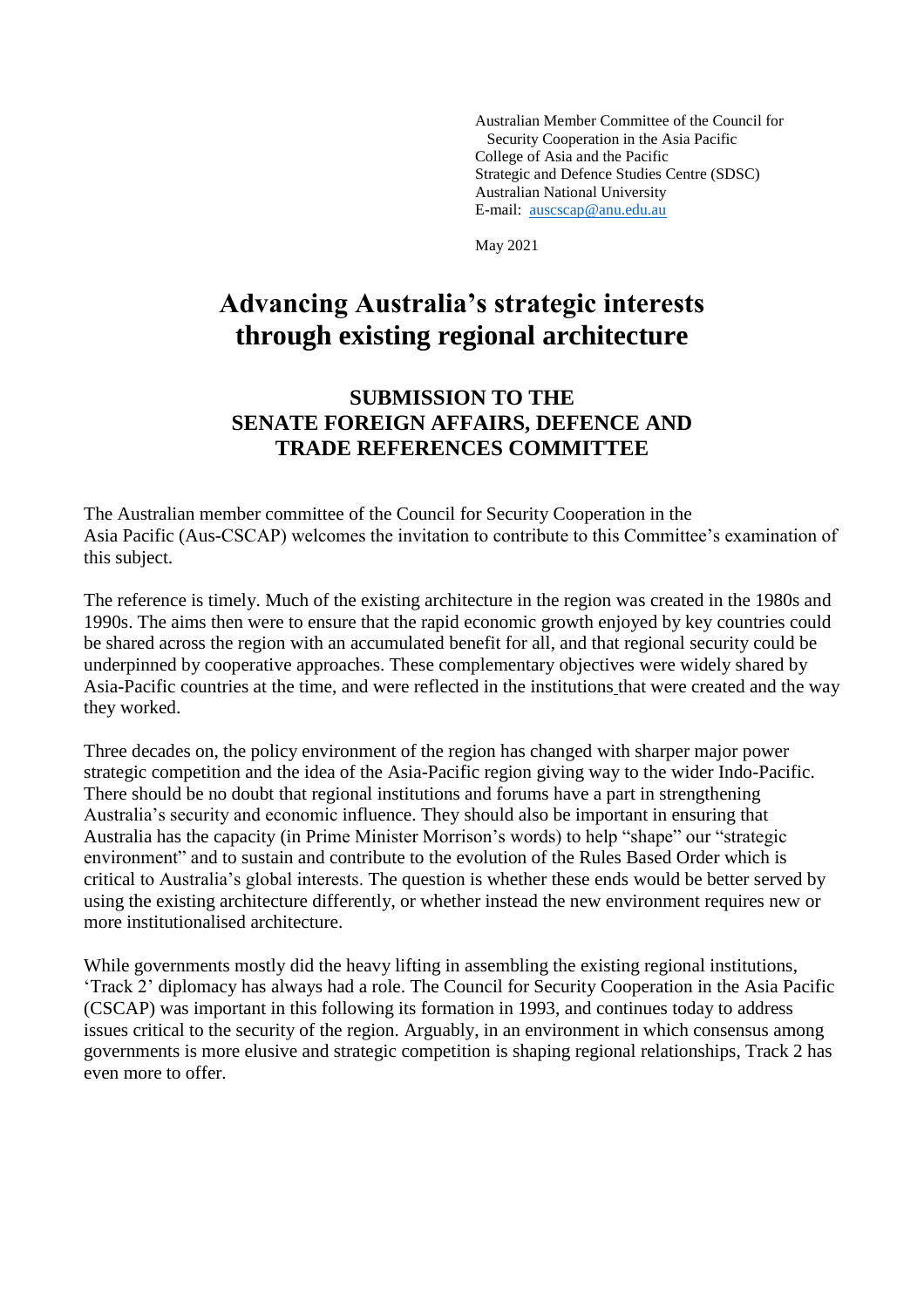### **1. Australia's record**

Reviewing our record in engaging regional architecture can serve to remind our neighbours as well as ourselves of Australia's long-term, regional commitment. Over a century, governments from both sides of Australian politics have valued Australia's Western alliances – first with Britain, and then with the United States – but they have also sought to develop multilateral as well as specific bilateral engagements in our own region.

In the 1920s, Prime Minister Bruce proposed a "league of nations of the nations of the Pacific". A decade later the Lyons Government attempted to establish a "pact" of "non-aggression and consultation between all the countries of the Pacific" – and saw it embracing "a general declaration of economic and cultural collaboration."

Following World War II, there were a number of *externally-driven regional initiatives* - including the United Nations Economic and Social Commission for Asia and the Pacific (ECAFE, later ESCAP) and the Cold-War, American-led Southeast Asia Treaty Organization. With respect to *indigenous regional institutions*, in the 1960s - together with South Korea, Japan and a number of Southeast Asian countries - Australia joined the Asia and Pacific Council. It was not a great success – but the Pacific Economic Cooperation Council (PECC), which Prime Minister Fraser and the Japanese Prime Minister initiated in 1980, led to the establishing of APEC (Asia-Pacific Economic Cooperation) - in which Australia played the leading role.

Australia embraced ASEAN (Association of Southeast Asian Nations) at an early stage in its development. Labor and Coalition governments alike have contributed to the evolution of that organization and have remained engaged with ASEAN regionalism.

Southeast Asia is inescapably of central strategic significance to Australia. This is understandably the part of the Asian region in which we must and have been most active and influential in our diplomatic, economic and defence engagement.

ASEAN, initiated by five Southeast Asian countries in 1967, has gradually expanded to incorporate all ten countries of Southeast Asia. Australia became ASEAN's first Dialogue Partner in 1974 - and in 1994 was a leader in establishing the ASEAN Regional Forum (ARF). In 2005, Australia negotiated membership of the leaders' strategic dialogue, the ASEAN-led East Asia Summit (EAS) – and did so five years before the United States and Russia joined that process.

In addition to the ARF Foreign Ministers' Meeting, Australia participates in the ASEAN Defence Ministers Meeting (ADMM-Plus), which commenced in 2010 and brings ASEAN members together with all ASEAN's Dialogue Partners.

Beyond the ASEAN-led institutions and APEC, Australia has joined Japan, India and the United States in the Quadrilateral – a security dialogue, now extending its focus to incorporate cooperation in health and other ventures. The Quad differs from most other institutions created from the 1960s in not being an inclusive initiative. The Shanghai Cooperation Organization - led by China and Russia is also not inclusive in character. In considering the *complementarity of regional security groupings* the distinction between inclusive and non-inclusive groupings is important. The earlier ASEAN-led groupings and APEC tend to be inclusive, more recent additions less so.

As well as official government-to-government regional architecture, Australia has been creative in non-government (Track 2) regional organizations. PECC is a leader in the economic area; the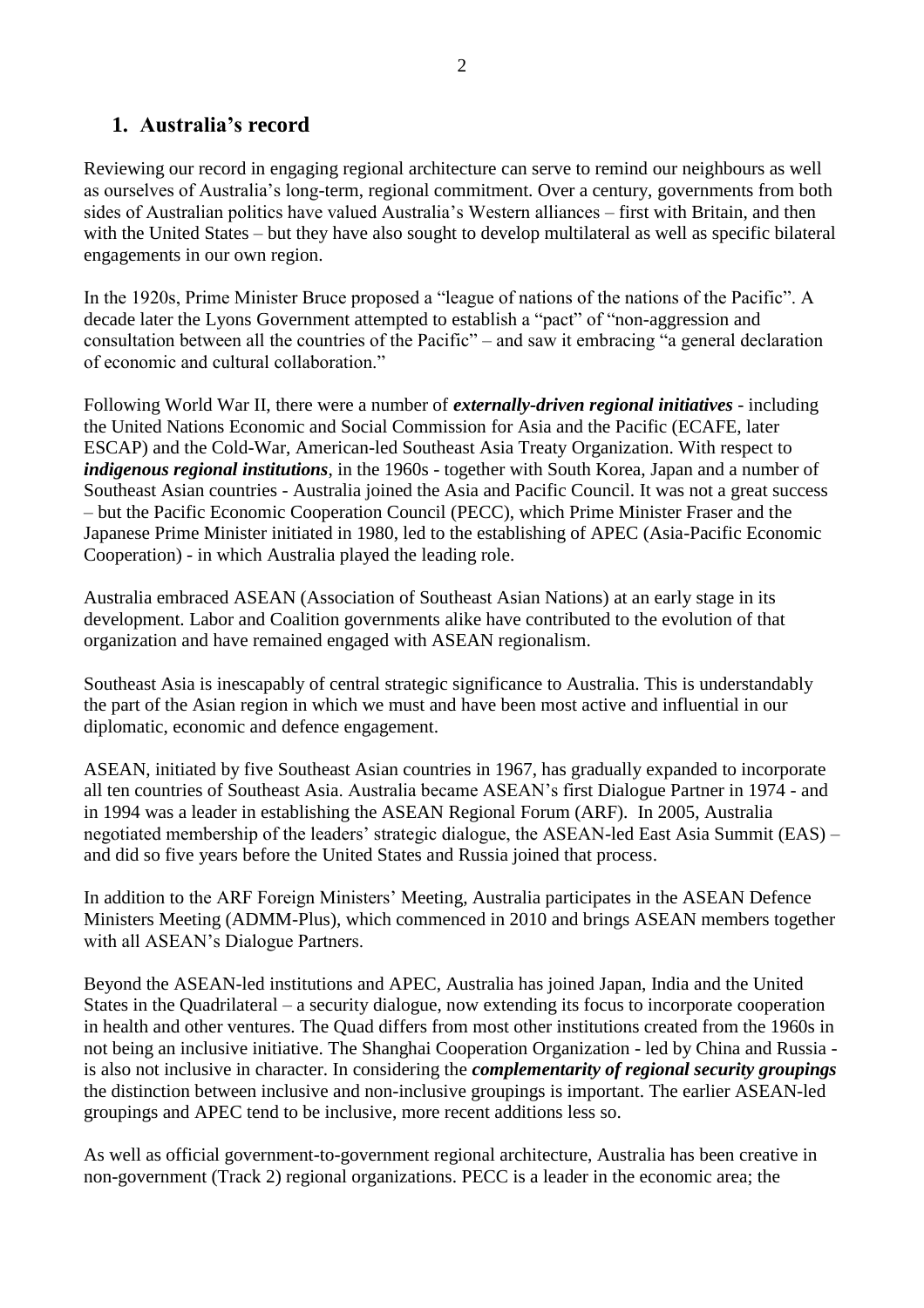security dialogue, the Council for Security Cooperation in the Asia Pacific (CSCAP) was an initiative of strategic studies centres in Australia and nine other countries in the region.

Australia is of course a member of an array of Asia-Pacific, Asian, or Indo-Pacific non-government professional organizations – including the Association of Asian Social Science Research Councils (AASSREC).

Asialink at the University of Melbourne, and at times the Australian Institute of International Affairs, are non-government institutions active in Track 2 diplomacy. For well over a decade, Asialink has joined the ASEAN Institutes of Strategic Studies (ASEAN-ISIS) and the Asia New Zealand Foundation in organizing an annual dialogue in Kuala Lumpur – the ASEAN-Australia-New Zealand-Dialogue. Such processes involve government officials as well as former government officials and think-tank, media and academic specialists.

Australia's engagement with regional architecture, therefore, has history and momentum at both the official and non-official levels. It supplements our resources and education exports, and our military capacities, in enhancing our regional credentials. Having invested much in the building of such institutional architecture there would be no advantage in indicating any weakening of commitment.

# **2. Suitability of existing regional architecture**

It is true that the existing institutions by no means satisfy all of Australia's regional objectives. But at both government and Track 2 levels regional groupings have made progress in addressing such themes as trade liberalization, the development of democracy, responses to economic crises, maritime security, cyber and critical technology, critical minerals, countering violent extremism and disaster and humanitarian relief.

While Australia is sometimes frustrated by the nature of decision-making and the weaknesses in implementation – particularly in ASEAN-led bodies - there are reasons to be patient and to sustain our engagement.

First, the ASEAN-led architecture and APEC can claim achievements*.* Economic development has been promoted successfully, and not only by APEC. A recent ASEAN-led achievement is the Regional Comprehensive Economic Partnership (RCEP), which includes all the countries of East Asia as well as Australia and New Zealand. Also, with respect to ASEAN, if we look back over seven decades it is extraordinary that a region once among the most dangerous in the globe has now become relatively stable. In particular, a remarkable reconciliation has been forged between communist and non-communist states. Beyond Southeast Asia, ASEAN has been important in bringing China, Japan and South Korea into dialogue, particularly in the ASEAN Plus Three grouping. The smaller Southeast Asian states, in fact, have been leaders in promoting not just Northeast Asian dialogue but also pan-Asian regionalism.

In bringing all relevant players together, the existing institutions help to inform participants about developments right across the region – some with the potential to stimulate region-wide conflict. These institutions also develop and maintain channels of communication not only in formal multilateral settings but also in informal interactions around the edge of the main meeting. The importance of bilateral meetings in the margins of these gatherings should not be underestimated. For example, the meeting between then Prime Minister Howard and Chinese President Jiang Zemin during the APEC Leaders' Meeting in Manila in late 1996 was a critical circuit-breaker at a difficult time in the Australia-China relationship.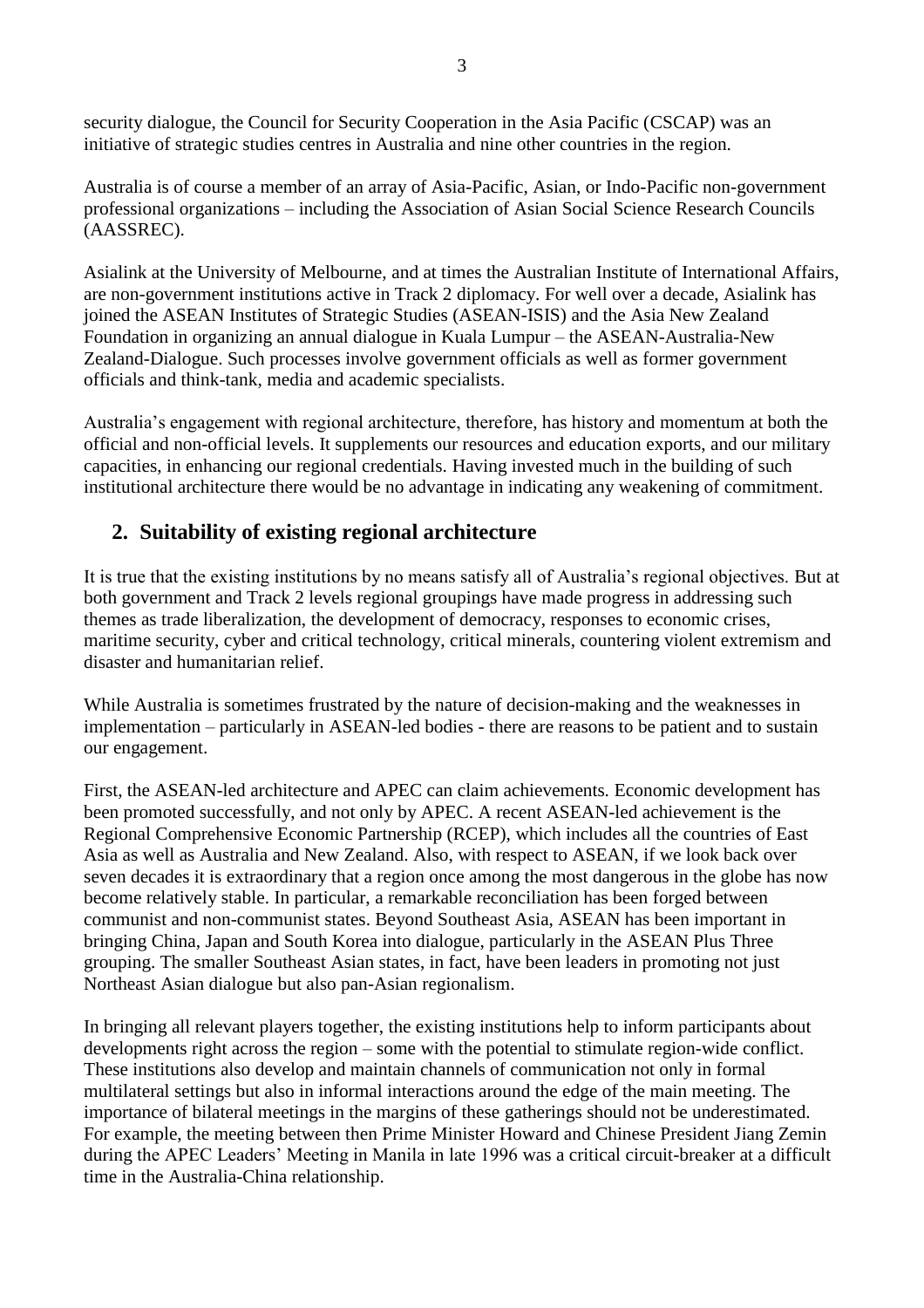Secondly, in considering the ASEAN-led architecture, Southeast Asia is so strategically central to Australia's security that it remains important to work steadily in multilateral (ASEAN) as well as bilateral contexts to maintain our influence. Australia's reputation as an enthusiastic and creative supporter of regional processes is a political asset.

Thirdly, there is a need to recognize differences in approach to regionalism. Australians have tended to take a functionalist perspective, rating the success of a regional institution in terms of its ability to make and enforce decisions regarding practical matters – economic and development issues, security relations, health and so forth.

Australian commentators sometimes dismiss ASEAN-led institutions as mere 'talk-shops'. Within the region there is certainly sympathy for the output-oriented, functional approach – particularly, perhaps, in the ASEAN Plus Three and ASEAN Plus One processes. Nevertheless, it is an ASEAN view that several ASEAN-focussed institutions – the ARF, the East Asian Summit - were specifically developed as dialogue forums rather than action bodies. Also, given the complexity of the region – the influence of Islamic, Buddhist, Confucian, democratic and communist traditions; the divisive impact of a century of colonialism; and the conflicts resulting from the Cold War – there is a felt need for specifically community-building dialogue. Given Asia's scale and diversity, as well as its recent history, promoting a sense of community – achieving unity within both ASEAN and across Asia more generally through patient deliberation – is seen as a strategic objective in itself. It can be viewed as more important than forcing agreement on a practical policy.

Although such *identity regionalism* with its consensus decision-making can be frustrating, Australian negotiators have generally been wise in not expressing disdain for the process. To have influence on our regional environment, Australia needs to be a participant in the 'conversation of the region' – and this 'conversation' takes place in Track 2 as well as government-to government bodies. There can be no advantage in Australia being dismissed as an outlier.

Fourthly, although Australia might prefer a more coherent regional architecture, achieving this would be difficult. A single body inclusive in membership - and able to take and implement decisions on security, economic and other matters – has obvious attractions, but the current complex architecture is not to be understood merely as a design fault. The fact that the region itself is highly complex – with no unifying civilizational heritage and relations between states being influenced by long-term suspicion – needs to be taken into account. The different regional institutions have developed in specific historical contexts. Attempting to create a new comprehensive institution would likely exacerbate rather than mediate regional tensions. This reality does not preclude examination and debate regarding whether existing processes can be more productive and better coordinated.

Fifthly, and critically, engaging with the existing regional organizations has assisted Australia in the past to build cooperation and partnerships on key issues. Examples are Australia's endeavours in the Cambodian peace process, the Timor crisis, counter-terrorism endeavours, the management of regional people-smuggling and trade facilitation. It is unlikely that Australia working alone in Asia – or with only the cooperation of Western partners – could be more effective.

# **3. The changing strategic environment**

The changing environment in certain ways *enhances the value of existing architecture***.**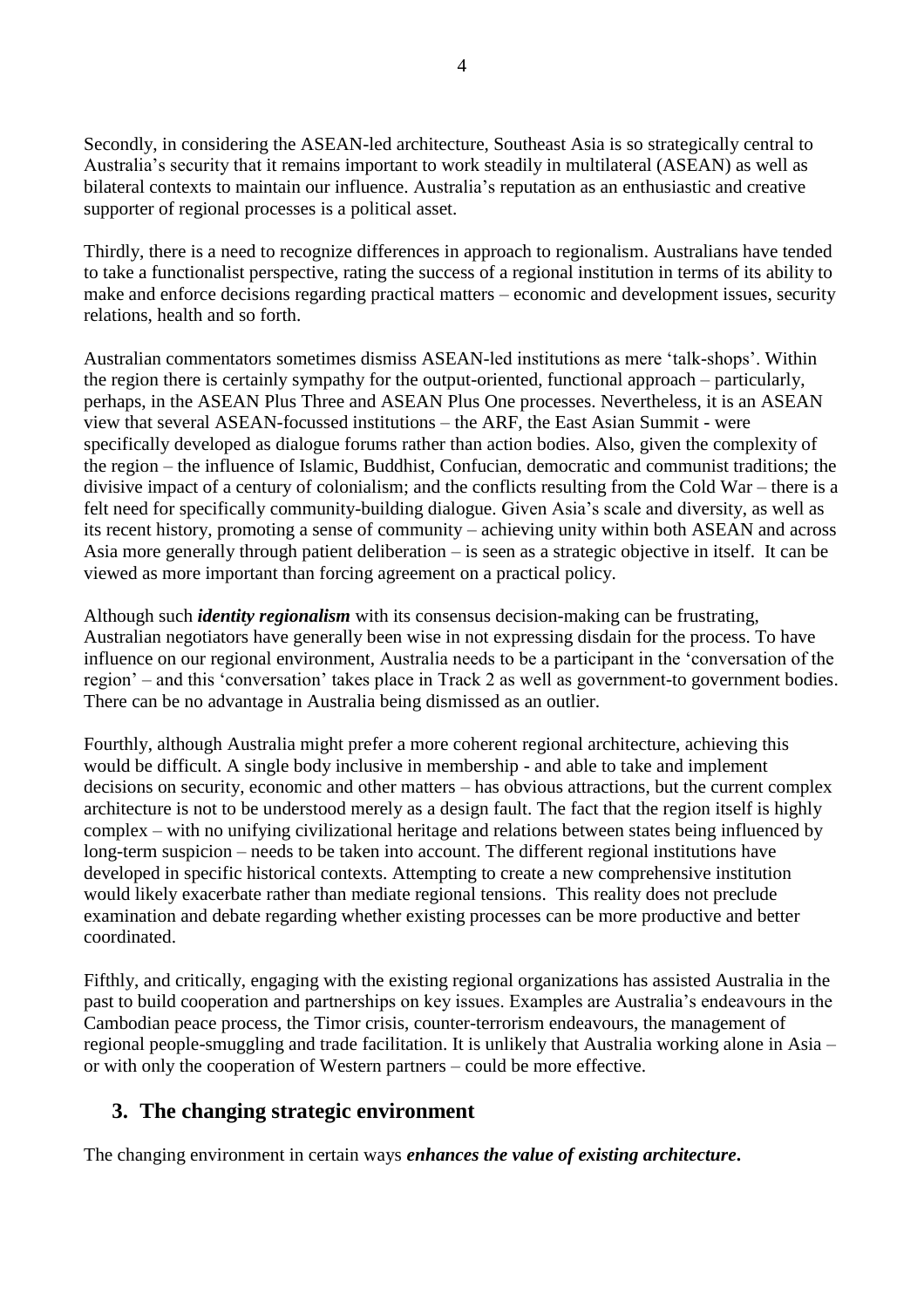The issue driving political agendas throughout the Indo-Pacific is coming to terms with a powerful China – the challenge of responding to the interests of a rising China while ensuring continuing US high-level engagement in the region.

The shift in power from the North Atlantic to Asia and the Pacific alters radically Australia's strategic positioning. For one matter, Australia's relative significance in the region has diminished – even with respect to Southeast Asian countries. The days when Australia's GDP or its military expenditure was as large as that of ASEAN combined have past. Today ASEAN is the largest trading partner for China and is courted by investors from Japan and Korea as well as the European Union and the United States. Because Australia matters less to Southeast Asia than we once did, we need to be smarter in leveraging the assets we have, including our diplomatic and academic experience with existing Asian regionalism.

The sharpening competition between China and the United States – so central in the new strategic environment – threatens to divide the Indo-Pacific, including through the promotion of rival institutional architecture. The Shanghai Cooperation Organization (SCO), one of a number of Chinese institutional initiatives, is an example of this emerging competition. The Quadrilateral is perceived by many to be a counter example. In considering these rival initiatives, it is important to note an element of overlap as well as possible ambiguity and mobility. India, although a member of the Quad, is also a full member state of the SCO. The ASEAN organization and several Southeast Asian countries have also been involved in SCO meetings.

Australia needs to know what takes place in the SCO and other China-led dialogues. But the emergence of the SCO and the Quad also highlights the importance of other, inclusive regional groupings - in which not some but all key regional players are present. We have opportunities in such wide-membership meetings to gauge changing relationships and alignments – as well as to assist in moderating tensions. The more the region is divided the more important it is to promote such inclusive gatherings.

# **4. Institutionalising new security groupings**

In our view there is a need to be cautious about institutionalising non-inclusive groupings. In the case of the Quad, its primary purpose is to signal to China that it cannot set the regional order unilaterally. While cooperation among its member countries on economic and development issues in the Indo-Pacific may well be of material benefit, any attempt to institutionalise the Quad would be unrealistic - because its operational utility would be limited by the divergent national interests of the key parties. Nor are other countries lining up to join the Quad – indeed, some have reservations about its divisive effect in the region.

#### **5. The role of Track 2 regional architecture in deepening Australia's strategic cooperation across the Indo-Pacific**

In seeking to advance Australia's strategic interests, Track 2 endeavours can supplement official regionalism. It is in the nature of Track 2 to take note of government objectives in a way that other non-government professional organizations are less likely to do.

- Track 2 seeks to bring Australian officials in closer dialogue with non-government specialists in our country – and to help build networks with influential specialists (including government officials) in other regional countries.